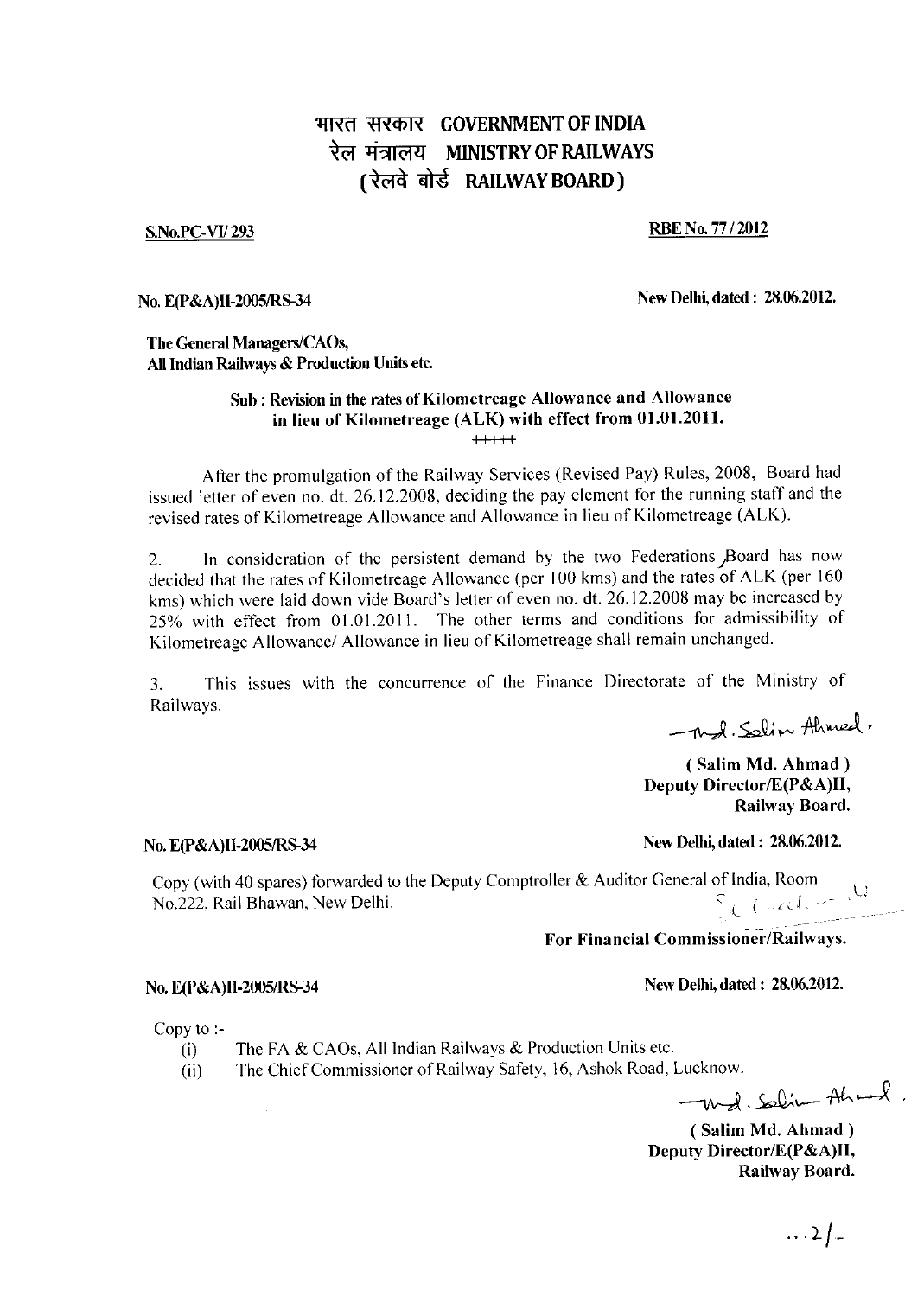## No. E(P&A)II-2005/RS-34 New Delhi, dated : 28.06.2012.

Copy to:-

- (i) The General Secretary, AIRF (with 35 spares).
- (ii) The General Secretary, NFIR (with 35 spares).
- (iii) The Members of the National Council, Departmental Council and Secretary/ Staff side, National Council, I3-C Ferozshah Road, New Delhi (with 90 spares).
- (iv) The Secretary General, FROA (with 5 spares).
- (v) The Secretary General, IRPOF (with 5 spares).
- (vi) The Secretary General, All India RPF Association (with 5 spares).

 $-2-$ 

- (vii) The Secretary, Indian Railways Class II Officers' Association (with 5 spares).
- (viii) The Secretary, RBSS, Group A Officers' Association, Room No.402, Rail Bhawan, New Delhi (with 5 spares).
- (ix) The Secretary, Railway Board Group 'B' Officers' Association (with 5 spares).
- (x) The Secretary, Railway Board Ministerial Staff Association (with 5 spares).
- (xi) The Secretary, Railway Board Group 'D' Employees Association (with 5 spares).
- (xii) The General Secretary, All India SC/ST Railway Employees Association, Room No.8, Rail Bhawan, New Delhi. (with 5 spares).
- (xiii) The General Secretary, Retired Railway Employees Welfare Association, Room No. 490 A/16, Gurudwara Road, Gurgaon.
- (xiv) The Chairman, FIRRC, Room No. 325-A. Pragati Maidan Metro Station Building complex, New Delhi.
- (xv) M/s Bahari Brothers, 742, Lajpat Rai Market, Delhi -06.
- (xvi) The General Manager, CAO/FOIS Office, Northern Railway, CRIS Camp Chanakayapuri, New Delhi,

Weddy

for Secretary/Railway Board.

### Copy to : PSOs, SrPPSs/PPSs/PSs/PAs to :-

MR, MSR(M), MSR(B), CRB, FC, ME, ML, MM, MS, MT, AM(B), AM(CE), AM(C), AM(C&IS), AM(Elec), AM(F), AM(Plg), AM(Projects), AM(Sig), AM(MS), AM(Mech), AM(PU), AM(RS), AM(T&C), AM(Telecom), AM(T), AM(Vig), AM(Works), Adv(AR), Adv(F), Adv(Staff) Adv(IR), Adv(Safety), DG/RHS, DG/RPF, Secy, ED(Plg.), ED(A), EDF(BC), EDCE(B&S), EDCE(G), EDCE(Plg.), ED(Chg.), ED(CC), ED(C&IS), ED(E&R), EDEE(Dev.), EDEE(G), EDEE(RS), EDE, ED(ERP), EDE(RRB), EDE(N), EDE(Res.), EDF(C), EDF(E), EDF(S), EDF(B), EDF(RM), EDF(X)I, EDF(X)II, ED(ERP), EDH(P), EDH(G), ED(LM), ED(MIS), EDE(GC), EDT(MPP), EDME(Chg.), EDME(FR), EDME(Tr.), EDME(TOT), EDME(Dev.), EDME(W), EDPC-I & II, ED(Plg.), ED(PP), ED(Proj.), ED(Proj.)DMRC, ED(RE), EDRE(S&T), EDRE(S), ED(Safety), ED(Sig.), ED(S&E), EDRS(C), EDRS(G), EDRS(P), EDRS(S), EDRS(W), ED(TD), EDTrack(M), EDTrack(MC), EDTrack(P), ED(T&C), ED(CP), ED(PM), ED(PG), EDT(R), EDTC(FM), EDTT(M), EDTT(FM), EDTT(S), EDV(A), EDV(E), EDV(S), EDV(T), ED(W), IG/RPF(HQs), 1G/RS, JS, JS(C), JS(D), JS(E), JS(G), JS(P), DPC-I, DPC-II, DE(N), DF(CCA), DF(A/Cs), DE(G), DPR, JDE(G), JDF(E), JDE(D&A), JDE(L), JDE(LL), JDE(W), JDF(B), JDE(N), JDE(Res), JD(MPP), JDE(GP), DS(G), DS(Parl), US(A), PAO, DDE(P&A)I, DDE(D&A), DE(P&A), JDPC-II, DDE(RRB), DDE(Sports), DDE(N), DDE(LR)I, DDF(E)I, DDF(E)II, DDF(E)III, DD(H), DDE(R)I (with 2 spares), DDE(W), DDPC-VI, DDE(Trg).

Branches : Accounts.-III(with 10 spares), Budget, Budget(Com)I, Cash-I, Cash-II, Cash-III, Chasing, C&IS, E(P&A)I, ERB-I, ERB-II, ERB-III, ERB-IV, ERB-V, ERB(D), E(LR)I, E(LR)II, E(LR)III, E(NG)l, E(NG)II, E(RRB), E(Rep)I, E(Rep)II, E(Rep)III, E(MPP), E(Welfare), E(G), E(Coop), E(LL), E(Sports), E(ML), E(SCT), E(D&A), E(GC), E(GR)I, E(GR)II, E(O)I, E(O)II, E(O)III, F(E)I, F(E)II, F(E)III, F(E)Spl, G(Pass), G(Acc), Issue(D), M(L), Parl., PC-111, IV, V, PC-VI, Project Cell, PR, PG, Sec(E) & Sec(ABE).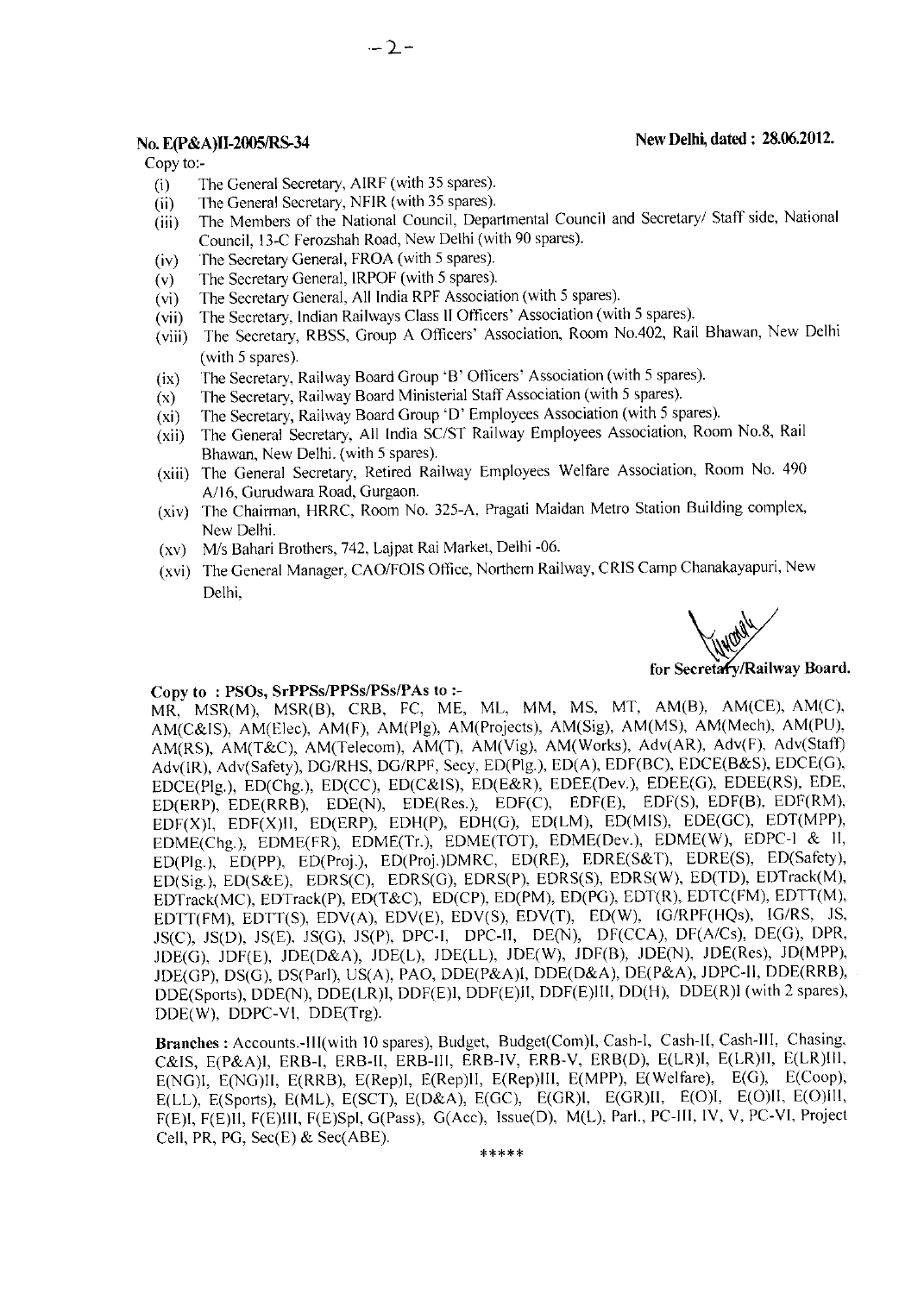# भारत सरकार रेल मंत्रालय (रेलवे बोर्ड)

क. सं. पीसी-VI/293.

आरबीई सं. 77 / 2012

सं. ई ती एंड ए । 2005 आरएस - 34

नई दिल्ली, दिनांक : 28.06.2012

महाप्रबंधक/मुख्य प्रशासनिक अधिकारी, सभी भारतीय रेलें एवं उत्पादन इकाइयां, आदि।

> विषय : 01.01.2011 से किलोमीटर दूरी भत्ते और किलोमीटर दूरी के बदले भत्ते (एएलके) की दरों में संशोधन।

रेल सेवक (संशोधित वेतन) नियम, 2008 की घोषणा के पश्चात् बोर्ड ने दिनांक 26.12.2008 को समसंख्यक पत्र जारी किया था जिसमें रनिंग स्टाफ के लिए वेतन का तत्व और किलोमीटर दूरी भत्ते तथा किलोमीटर दूरी के बदले भत्ते (एएलके) की दरों को संशोधित किए जाने का निर्णय लिया था।

दोनों फेडरेशनों की निरंतर मांग पर विचार करते हूए, बोर्ड ने अब विनिश्चय किया है कि  $2.$ किलोमीटर दूरी भत्ते (प्रति 100 किमी) की दरों तथा एएलके (प्रति 160 किमी) की दरों, जिनका बोर्ड के दिनांक 26.12.2008 के समसंख्यक पत्र में उल्लेख किया था, को 01.01.2011 से 25% बढ़ा दिया जाए। किलोमीटर दूरी भत्ता तथा किलोमीटर दूरी के बदले दिए जाने वाले भत्ते की अन्य शर्ते अपरिवर्तित रहेंगी।

इसे रेल मंत्रालय के वित्त निदेशालय की सहमति से जारी किया जा रहा है।  $\overline{3}$ .

मो भूतीम अस्मेद

(सलीम मो. अहमद) उप निदेशक / ई (पी एंड ए)॥, रेलवे बोर्ड

नई दिल्ली, दिनांक : 28.06.2012

प्रतिलिपि $\,$  :

1. वित्त सलाहकार एवं मुख्य लेखा अधिकारी, सभी भारतीय रेलें तथा उत्पादन इकाइयां आदि को प्रेषित । में मर्त्वान अंग्लंद

2. मुख्य रेल सुरक्षा आयुक्त, 16 अशोक रोड, लखनऊ।

(सलीम मो. अहमद) उप निदेशक / ई (पी एंड ए) ॥, रेलवे बोर्ड

नई दिल्ली, दिनांक: 28.06.2012

सं. ई (पी एंड ए) ⊩2005⁄आरएस - 34 प्रतिलिपि $\,$ :

सं. ई (पी एंड ए) 11-2005/आरएस - 34

भारत के उपनियंत्रक एवं महालेखा परीक्षक (रेलें), कमरा नं. 224, रेल भवन, नई दिल्ली - 110001  $\frac{1}{2\sqrt{2}}$  and  $\frac{1}{2\sqrt{2}}$ (40 अतिरिक्त प्रतियों सहित) को प्रतिलिपि प्रेषित ।

कृते वित्त आयुक्त/रेलें